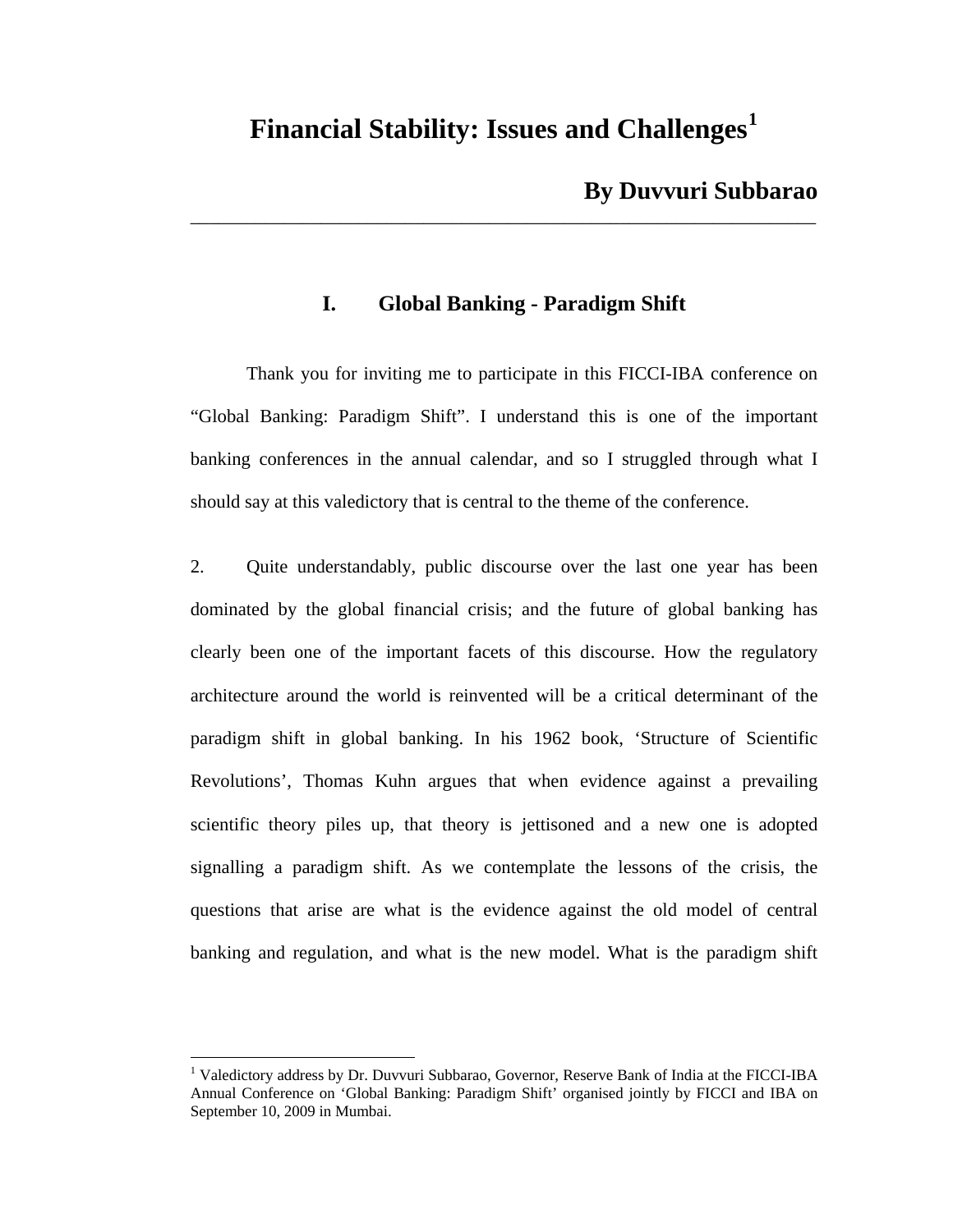required? I will position my speech this afternoon on some of the issues in this paradigm shift.

### **II. Financial Stability - Key Lesson of the Crisis**

### **Breakdown of Trust**

3. There appears to be broad agreement around the world that the worst of the crisis is behind us. The risk of a descent into a second Great Depression - which seemed to be a threat as recently as March - has greatly diminished, if not disappeared. Nevertheless there is a furious debate on the pace and shape of global recovery. Regardless of one's position on this debate, everyone is agreed on one thing which is that restoration of trust in the financial system is central to the pace and shape of recovery. What this crisis has witnessed is a massive break down of trust across the entire financial system - trust in banks and non-banks, trust in central banks and other regulators, trust in credit rating agencies and investment advisers, trust in brokers, dealers and traders, and trust in the financial markets, if not in the market system itself.

### **Anatomy of Financial Instability**

4. It was the abrupt breakdown of trust following the collapse of Lehman Brothers in mid-September 2008 that caused financial markets in advanced economies to go into seizure. Suddenly, there was a great deal of uncertainty not only about the extent of losses and the ability of banks to withstand those losses, but about the extent of risk in the system, where it lay and how it might explode.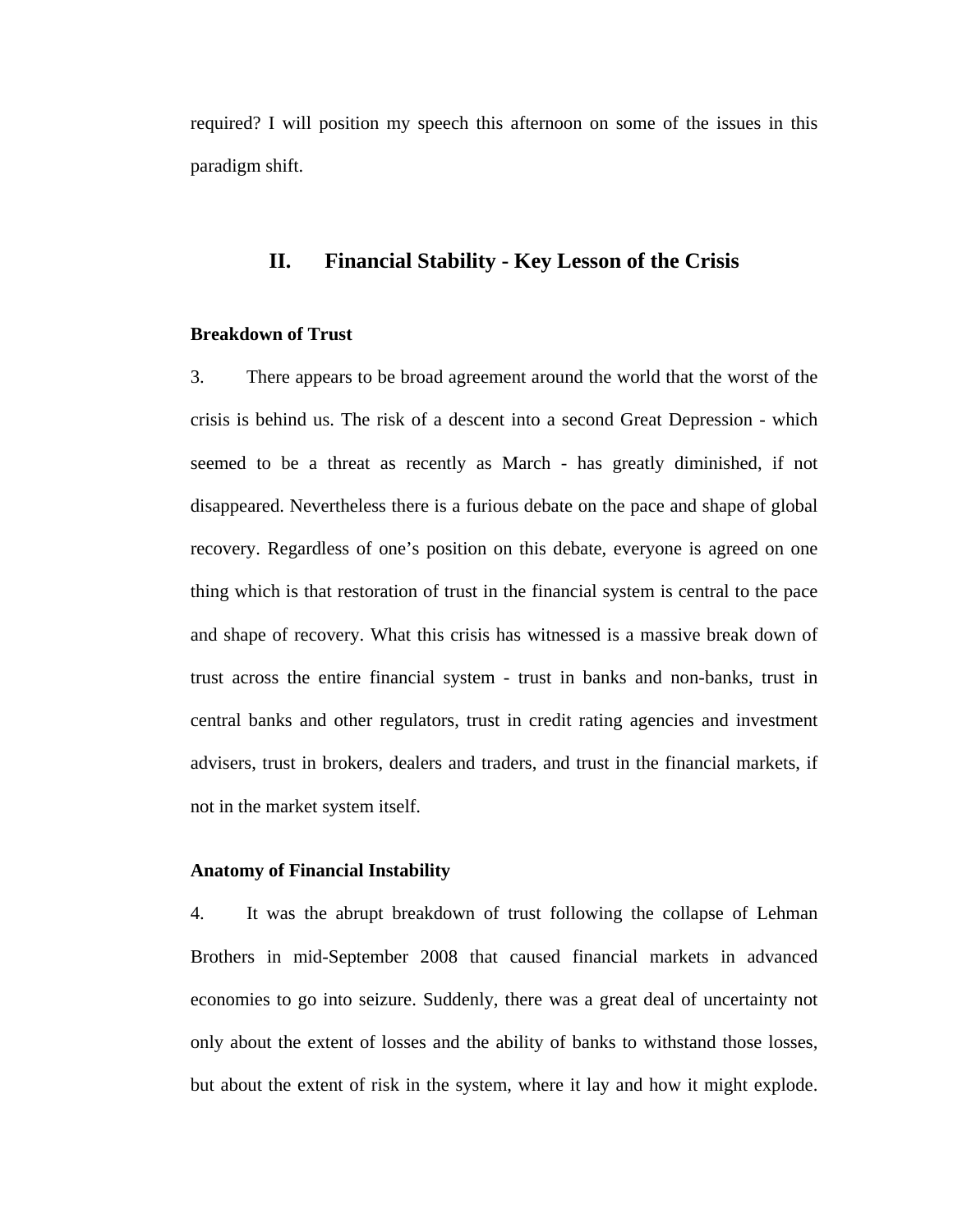This uncertainty triggered unprecedented panic and almost totally paralyzed the entire chain of financial intermediation. Banks hoarded liquidity. Credit, bond and equity markets nearly froze. Signalling a massive flight to safety, yields on government securities plunged while spreads over risk free government securities shot up across market segments. Several venerable financial institutions came to the brink of collapse. Massive deleveraging drove down asset prices setting off a vicious cycle. Trust totally dried up.

5. The epicentre of the crisis lay in the advanced economies, but it soon spread in two directions. First, in the advanced economies, it spread from the financial sector to the real sector severely hurting consumption, investment, export and import. Second, it spread geographically from the advanced economies to the emerging market economies and soon engulfed almost the entire world through trade, finance and confidence channels. In short, financial stability that we had grown to take for granted got impaired.

### **Financial Stability Comes Centre Stage**

6. That indeed is one of the many lessons of the crisis - that financial stability cannot be taken for granted. We have learnt that financial stability can be jeopardized even if there is price stability and macroeconomic stability. We have learnt that a threat to financial stability anywhere in the world is potentially a threat to financial stability everywhere. We have learnt that financial stability has to shift from being an implicit variable to an explicit variable of economic policy.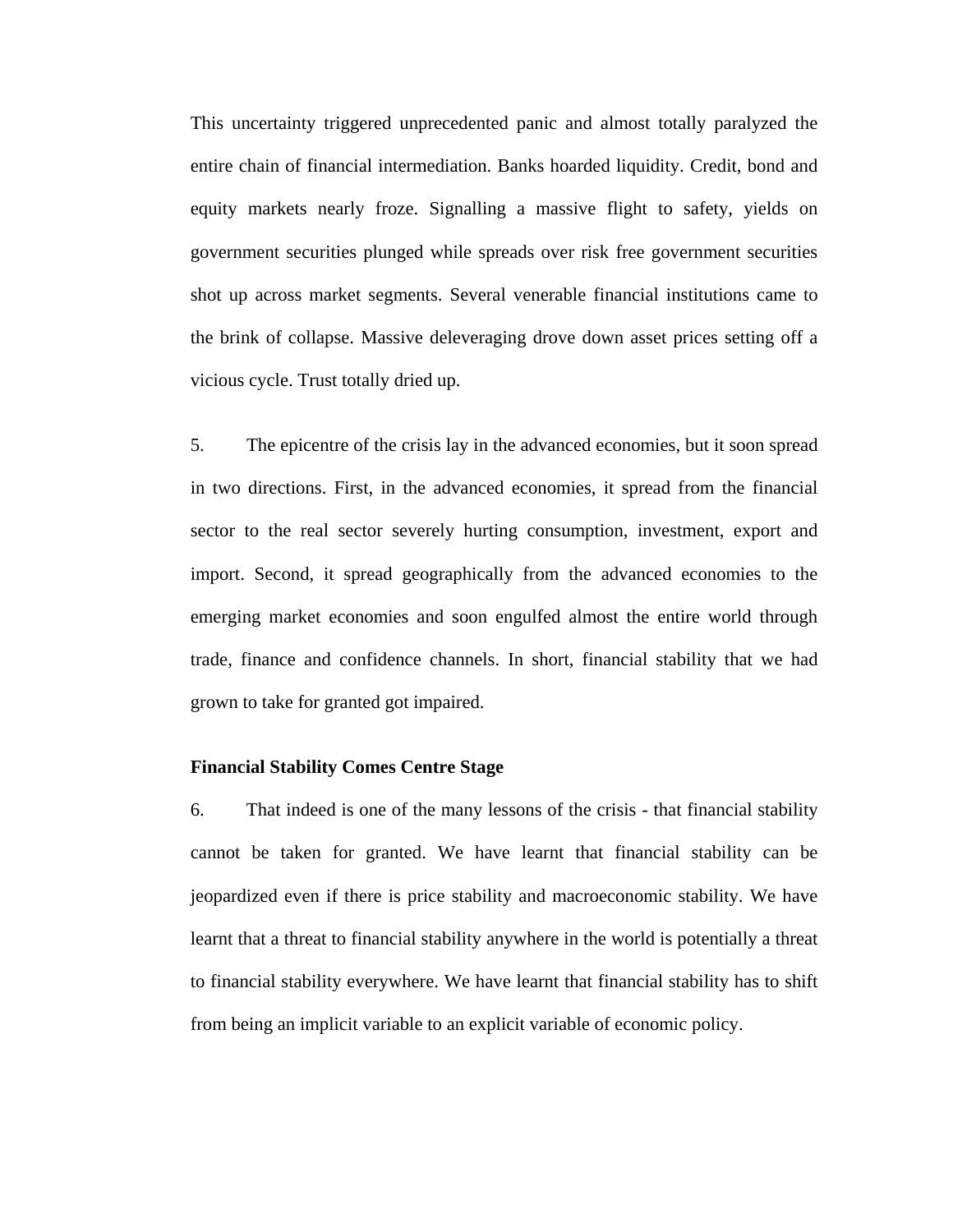7. Financial instability, as we have seen, can hurt even the most advanced economies, but the damage it can cause in poor and developing economies can be particularly severe. People with low levels of income have no headroom to bear downside risks, and their livelihoods can be disrupted by financial instability. It is therefore even more important that countries such as ours pay particular attention to preserving financial stability even as we deepen and broaden our financial sector at home and integrate with the rest of the world.

8. All of us in the financial sector have a role in managing financial stability. Given the centrality of this topic to our mandate, I would like to focus my comments this afternoon on financial stability. I will start by examining how and why central banks let financial stability fall through the cracks, and then review the international initiatives under way to remedy the system. I will then explain the Indian approach to financial stability, in particular highlighting the stability enhancing features of our policy and regulatory framework. Finally, I will look ahead to some issues and challenges on the way forward.

### **III. Central Banks and Financial Stability**

9. Central bankers around the world are clearly in the forefront battling the crisis. While they are clearly part of the solution, questions are being asked about whether they were, in fact, part of the problem. In particular, did they fail to see the crisis coming? Were they behind the curve in preventing excesses from building up? Did they neglect financial stability in their zealous pursuit of price stability?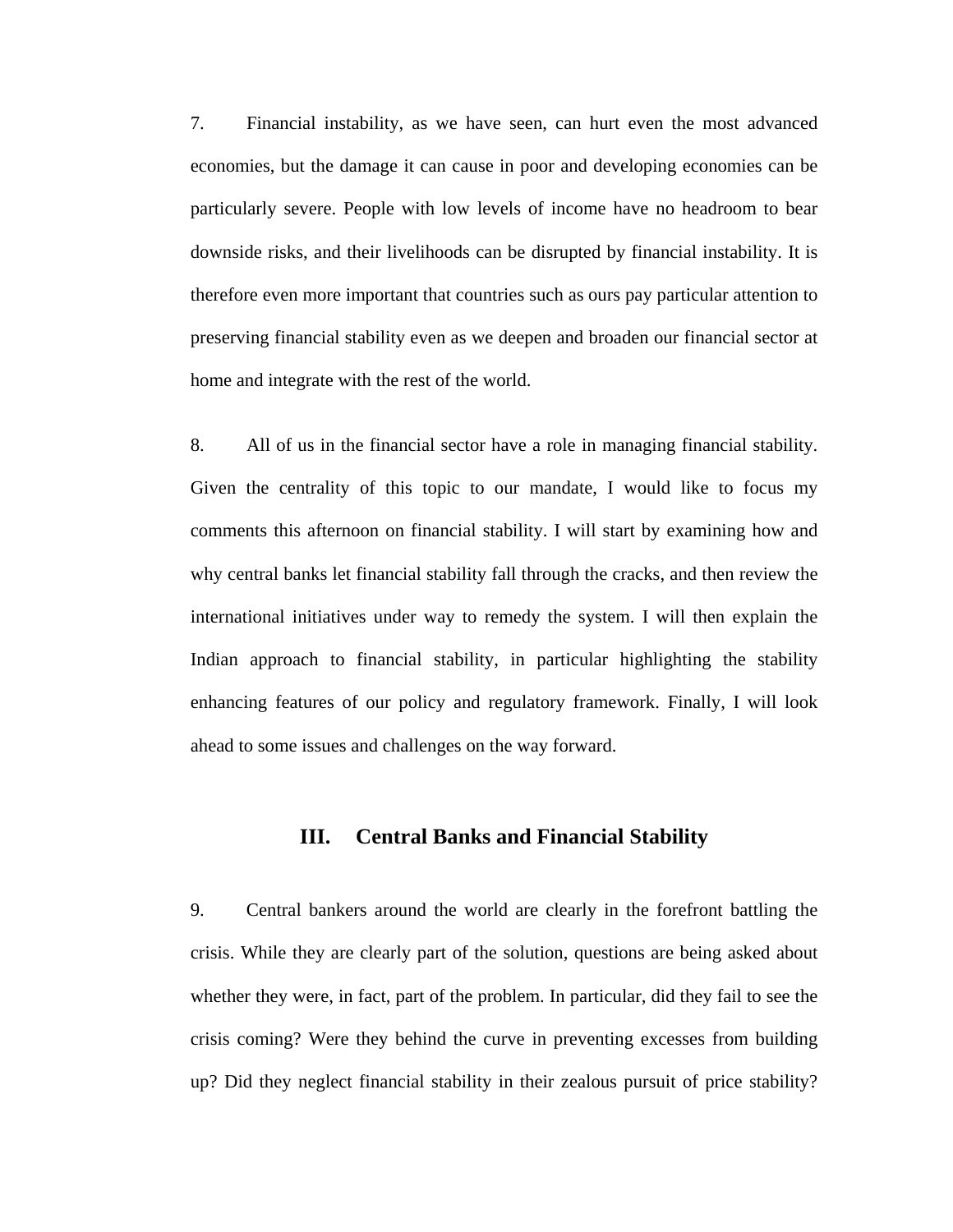More importantly, did they behave like this because the accountability mechanisms were weak? To address these questions, let me refer to three egregious failures attributed to central banks.

### **First Failure - Exclusive Focus on Price Stability**

10. The years before the crisis saw a powerful intellectual consensus building around inflation targeting. A growing number of central banks, starting with New Zealand in the late 1980s and currently numbering over 20, geared monetary policy almost exclusively to stabilizing inflation. Even where central banks did not target a precise inflation rate, their policy objectives were informed, if not dominated, by price stability. This approach seemed successful. There was an extended period of price stability accompanied by stable growth and low unemployment. The presumption that price stability would deliver financial stability too seemed to have been validated. Having beaten the nasty bouts of stagflation of the 1970s and tamed business cycles, central banks declared victory. They had discovered the holy grail.

11. The crisis has blunted that sense of triumph. It has called into question the wisdom of exclusive inflation targeting and even challenged the notion of price stability being the only objective of monetary policy. It has underscored the importance of acknowledging financial stability as an explicit variable in the policy matrix of central banks.

#### **Second Failure - Failure to Prevent Asset Price Bubbles**

12. A second and related feature of central banking that led to the crisis was the benign neglect of the build up of asset bubbles and financial imbalances. In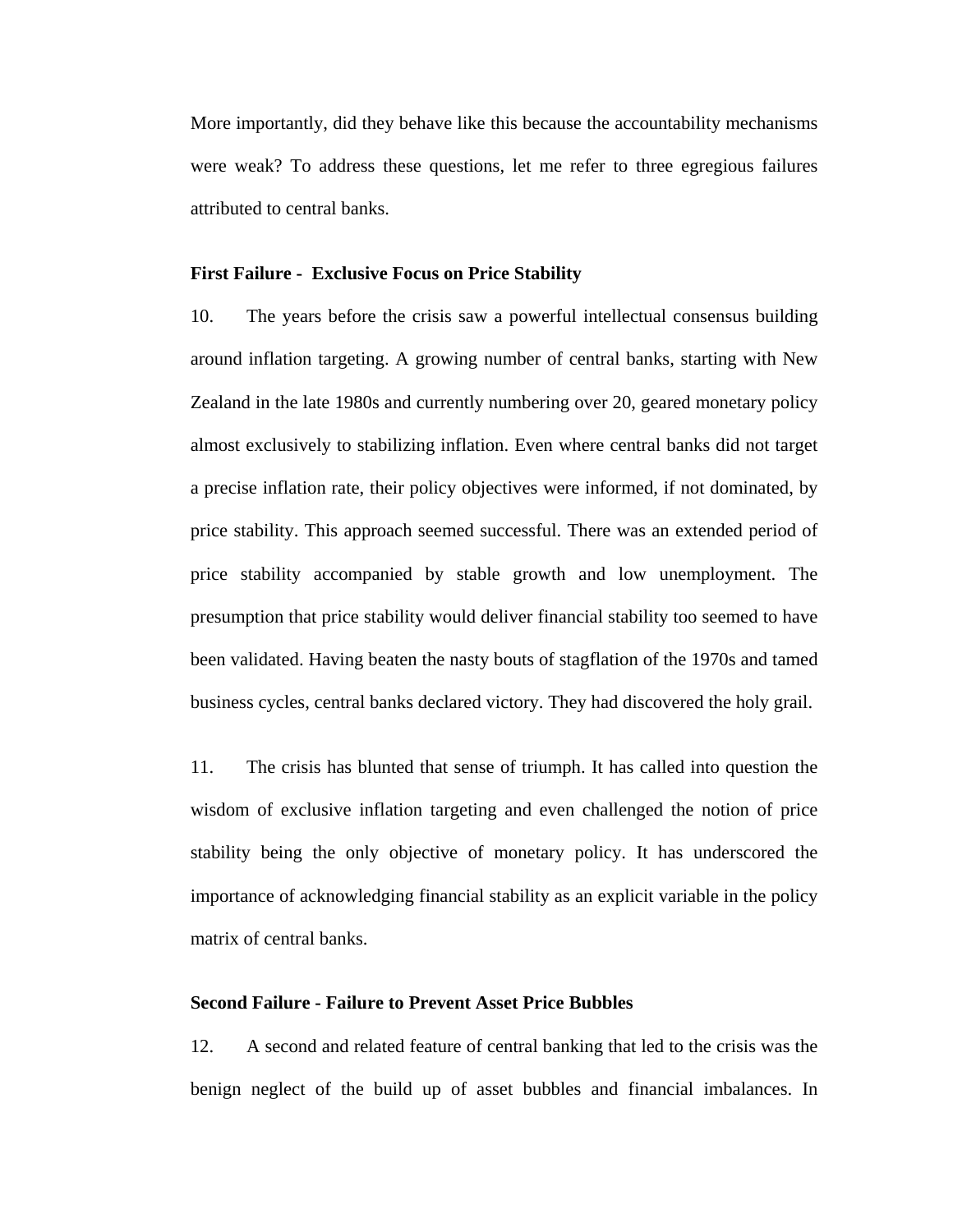particular, the monetary policy stance of studied indifference to asset price inflation stemmed from the now notoriously famous Greenspan orthodoxy which can be summarized as follows. First, asset price bubbles are hard to identify on a real time basis, and the fundamental factors that drive asset prices are not directly observable. Second, monetary policy is too blunt an instrument to counteract asset price booms. And third, a central bank cannot presume to know more than the market. After all financial markets are efficient, rational and self-correcting. Any central bank action to correct the market is not only uncalled for, but is bound to be sub-optimal. The surmise therefore was that the cost-benefit calculus of a more activist monetary stance of "leaning against the wind" was clearly negative. It was considered more cost effective for monetary policy to wait for the bubble to burst and clean up afterwards rather than prick the bubble in advance.

### **Third Failure - Lightness of Regulation**

13. A third lapse attributed to central banks, and to financial sector regulators where they are separate from central banks, was the lightness of regulation. A host of factors - innovation of complex products by slicing and dicing, the originate and distribute mode of lending, misuse of derivative products, securitization that encouraged aggressive off-balance sheet activity, loose supervision and regulation all culminated in the build up of systemic risks, and this despite the growing sophistication of risk management systems. Regulation typically focussed on individual institutions, not recognizing the fallacy of composition - that systemic stability could be threatened even if individual institutions within the system are stable. A whole network of bank-like institutions - now called the 'shadow banking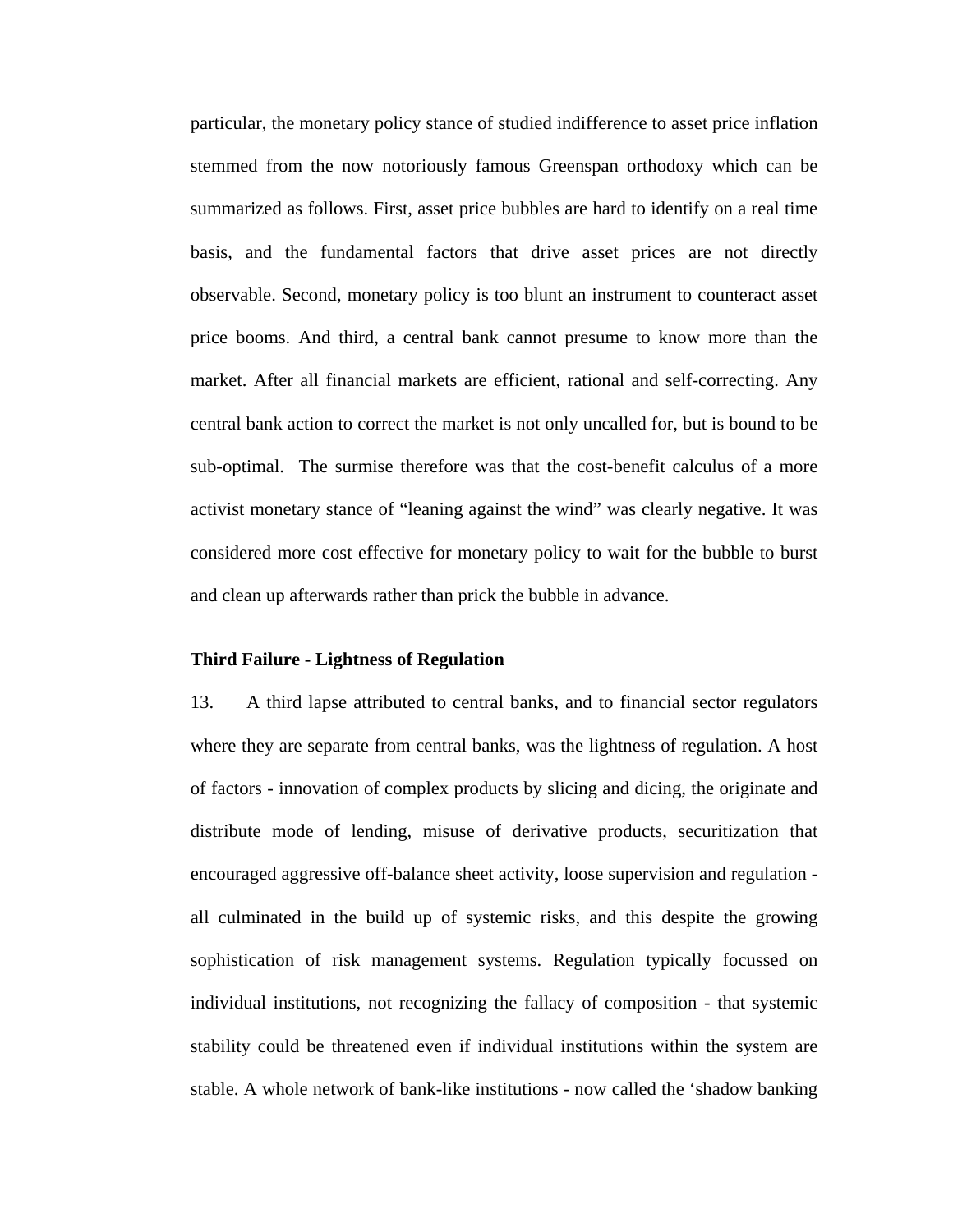system' - grew and flourished outside the regulatory regime of banks. Regulatory arbitrage became common practice as banks shifted risk to affiliated entities in the shadow system and evaded capital requirements.

### **Warnings Ignored**

14. It is not as if the risks to financial stability were brewing silently. Several international fora were discussing growing threats from macro economic imbalances, asset price build up, credit expansion and depressed risk premia, and some had even issued alerts and warnings about the impending crisis. But central banks largely refrained from strong corrective action for a variety of reasons - the perceived inefficiency of monetary policy to redress asset price bubbles, separation of monetary and regulatory policies and misplaced faith in the self-correcting forces of financial markets. At least some of the central banks actually believed that the Great Moderation permanently changed the macroeconomic dynamics and that the good times will roll on for ever. The net result of all this was financial stability failed to receive central bank attention it warranted.

### **IV. Global Action Towards Financial Stability**

15. Expectedly, the crisis has triggered a vigorous debate on how financial stability should be safeguarded. Even as the crisis is not fully behind us, several lessons are clear. First, the received wisdom is that prevention is better than cure and that central banks should take countercyclical policy actions to prevent build up of imbalances. Second, a consensus is emerging around the view that central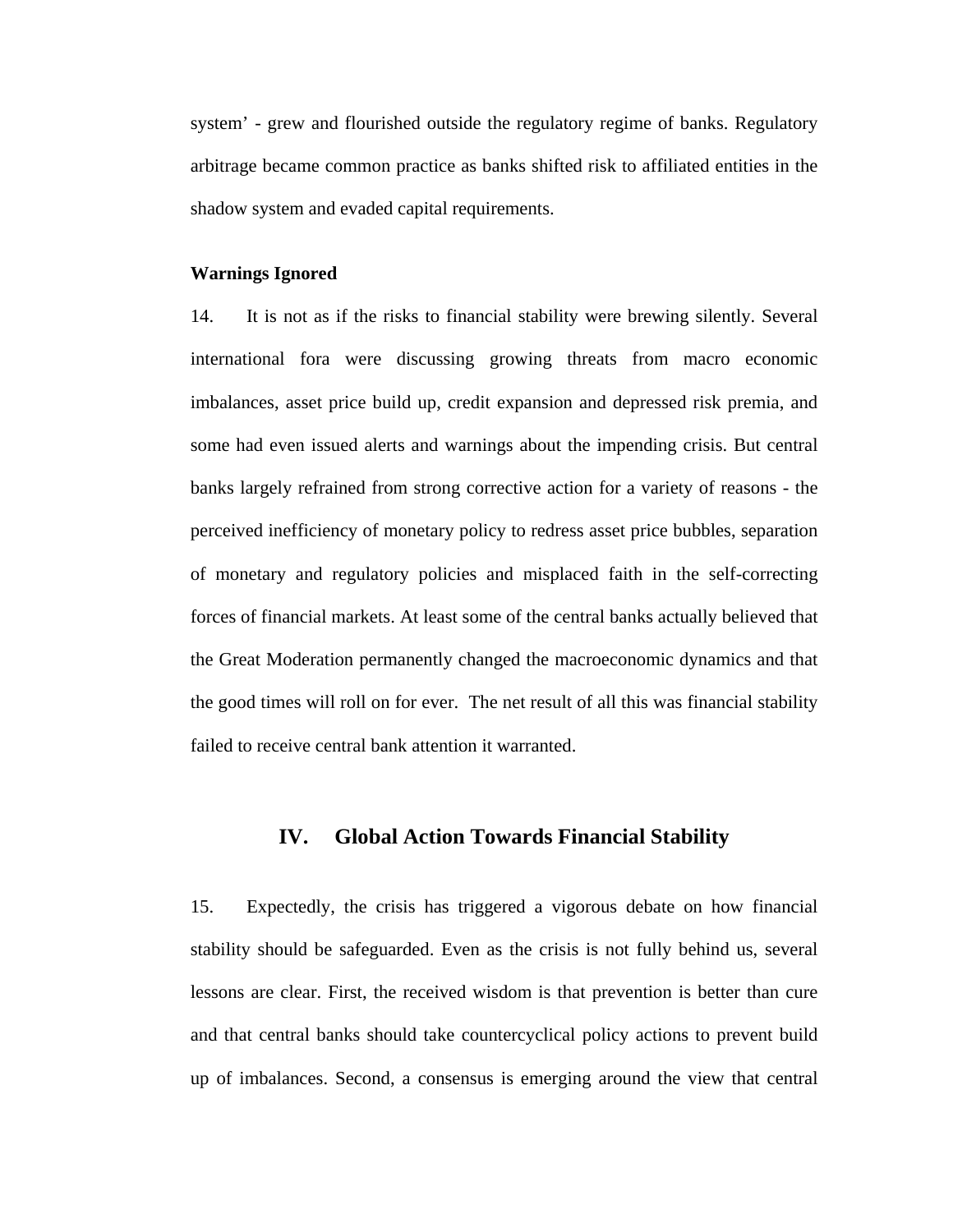bank purview should explicitly include financial stability. Third, there is growing acknowledgement that financial stability needs to be understood and addressed both from the micro and macro perspectives. At the micro level, we need to ensure that individual institutions are healthy, safe and sound; we need in addition, to safeguard financial stability at the macro level.

16. Some of the significant actions already taken to bolster the resilience of the international financial system include the enhancement of the Basel II capital framework, particularly with regard to trading and off-balance sheet securitisation activities of banks, setting strong risk management standards for banks and financial institutions on governance, management and disclosure of liquidity risk and stress testing, integrating sound compensation principles in the Basel capital framework, introducing central counterparties for derivatives trading, developing new accounting standards to enhance the consolidation of special purpose vehicles, making transparent banks' relationships with such entities and the issue of internationally agreed principles for the oversight of hedge funds.

17. Beyond actions already taken, work is under progress on several initiatives to strengthen stability and I want to highlight some of the more important ones.

• Strengthening the regulatory capital framework: Recognising that the banking sector entered the crisis with an insufficient level and quality of capital, the Basel Committee on Banking Supervision is developing concrete proposals to strengthen the quality, consistency and transparency of the capital base of banks.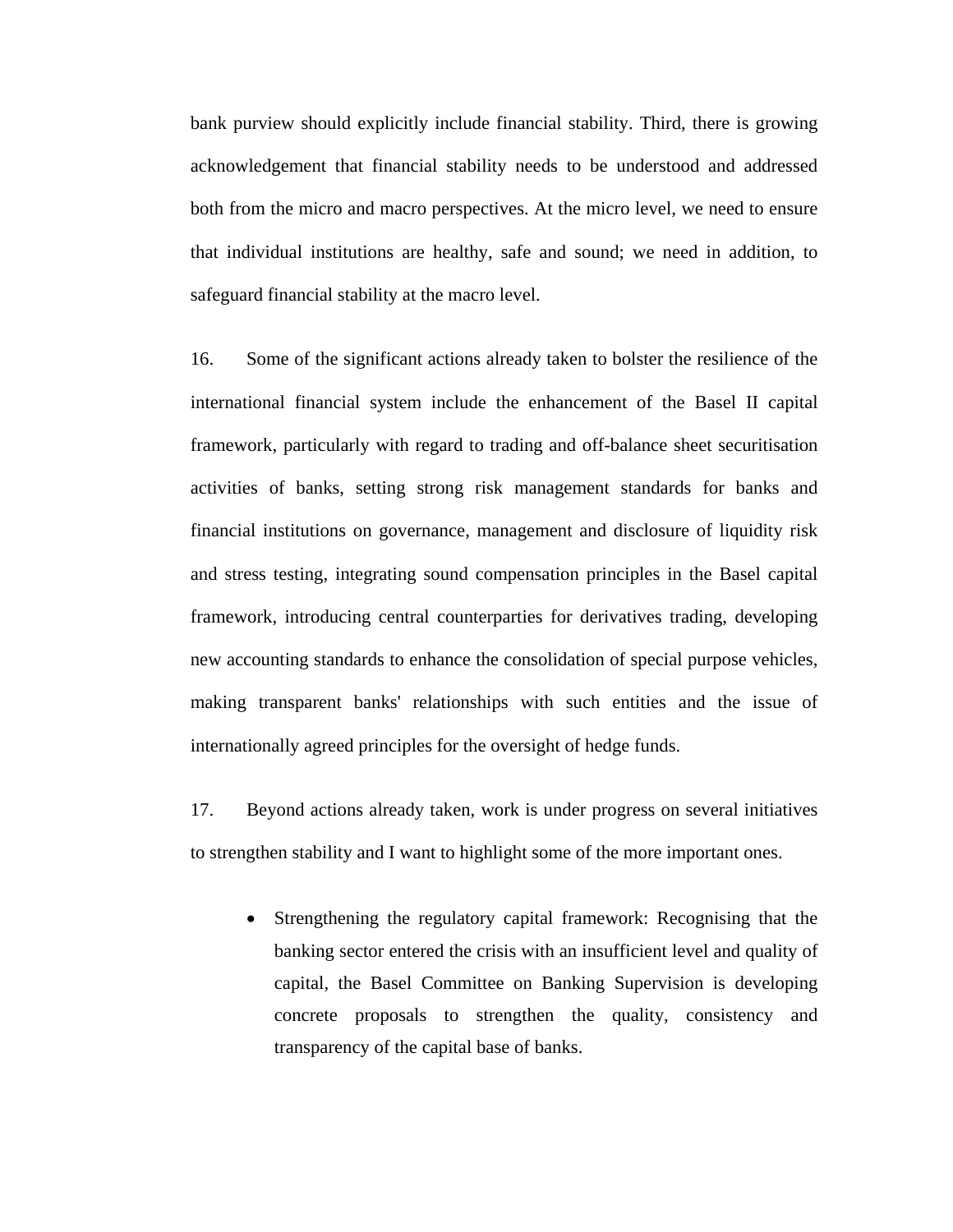- Developing a global liquidity standard: Recognizing that illiquidity of banks can threaten its solvency as much as inadequate capital and also adversely impact the stability of the financial system, work is under way to develop an international framework for liquidity risk regulation and supervision.
- Strengthening the supervision of cross-border entities: Given the growing number of cross-border financial conglomerates and their role in transmitting risk, arrangements are being put in place for cross-border cooperation among regulators and for establishing supervisory colleges.
- Strengthening the macroprudential framework: Regulation has typically focussed on individual institutions, which as has become evident now is necessary but not sufficient. It is equally important to monitor systemic stability. The Basel Committee is now developing macroprudential regulations to address procyclicality and systemic risk issues.
- Reviewing international accounting standards: There is a view that some of the current accounting standards have contributed to market volatility. The Financial Stability Board and the accounting standard bodies are consulting on revising standards, in particular those relating to financial instruments and their valuation.
- Extending the perimeter of regulation: Work is under way to develop a global framework governing the registration, regulatory disclosure and reporting requirements to be imposed on non-banks. The principle being put forward is that if an institution looks and behaves like a bank, then it should be regulated like a bank, regardless of its legal form.
- Strengthening the oversight of credit rating agencies: The crisis has questioned the integrity, conduct and business model of credit rating agencies. Corrective initiatives under way include stronger regulation of credit rating agencies, measures to address conflicts of interest,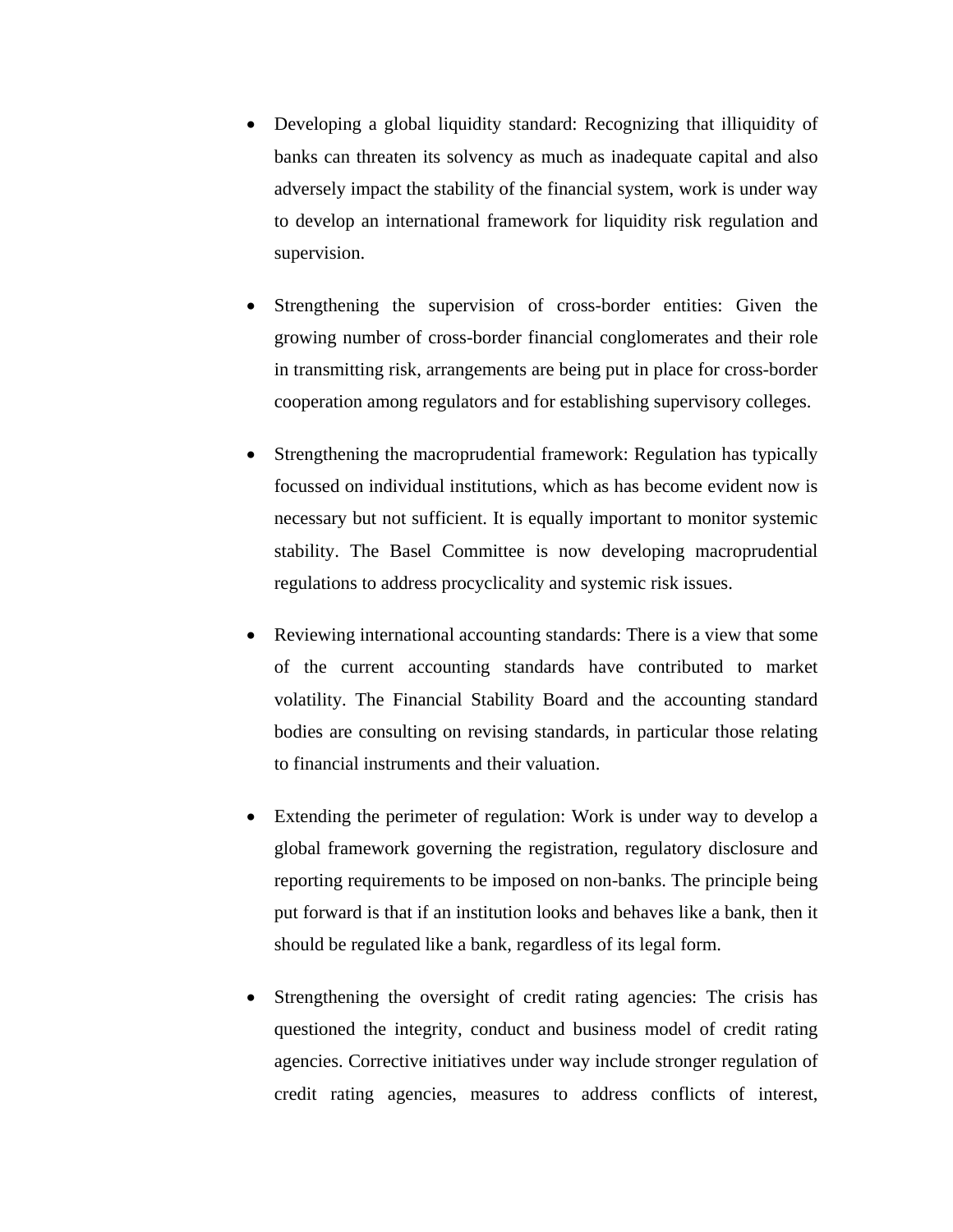differentiation between ratings of structured and other products, and strengthening the integrity of the rating process.

• Rationalising compensation structures: It is agreed that compensation structures in large financial institutions have given rise to perverse incentives for staff to maximize profits at the cost of long-term sustainability. A key objective of the proposed changes is to promote compensation schemes that reflect the underlying risks taken that include back loading payoffs and claw back clauses that retrospectively adjust bonuses on the basis of future position losses.

18. As a member of G20, the expanded Financial Stability Board (FSB) and the Basel Committee on Banking Supervision (BCBS), India is actively engaged in several of these international initiatives. The task for us will be to draw the lessons of the crisis, understand international best practices and adapt them to our context.

### **V. Financial Stability - Indian Approach**

### **Financial Stability in India During the Crisis**

19. Even in the midst of such a cataclysmic crisis, our financial sector remained safe and sound, and our financial markets continued to function normally. Sure, we have been hurt by the crisis, but much less than most others. It will be a folly though to let that lull us into complacency and to believe that there is something inevitable about India's financial stability. As India further integrates with the rest of the world, as it inevitably will, we will increasingly be exposed to the forces of globalization. We cannot be globalizing, and at the same time expect to remain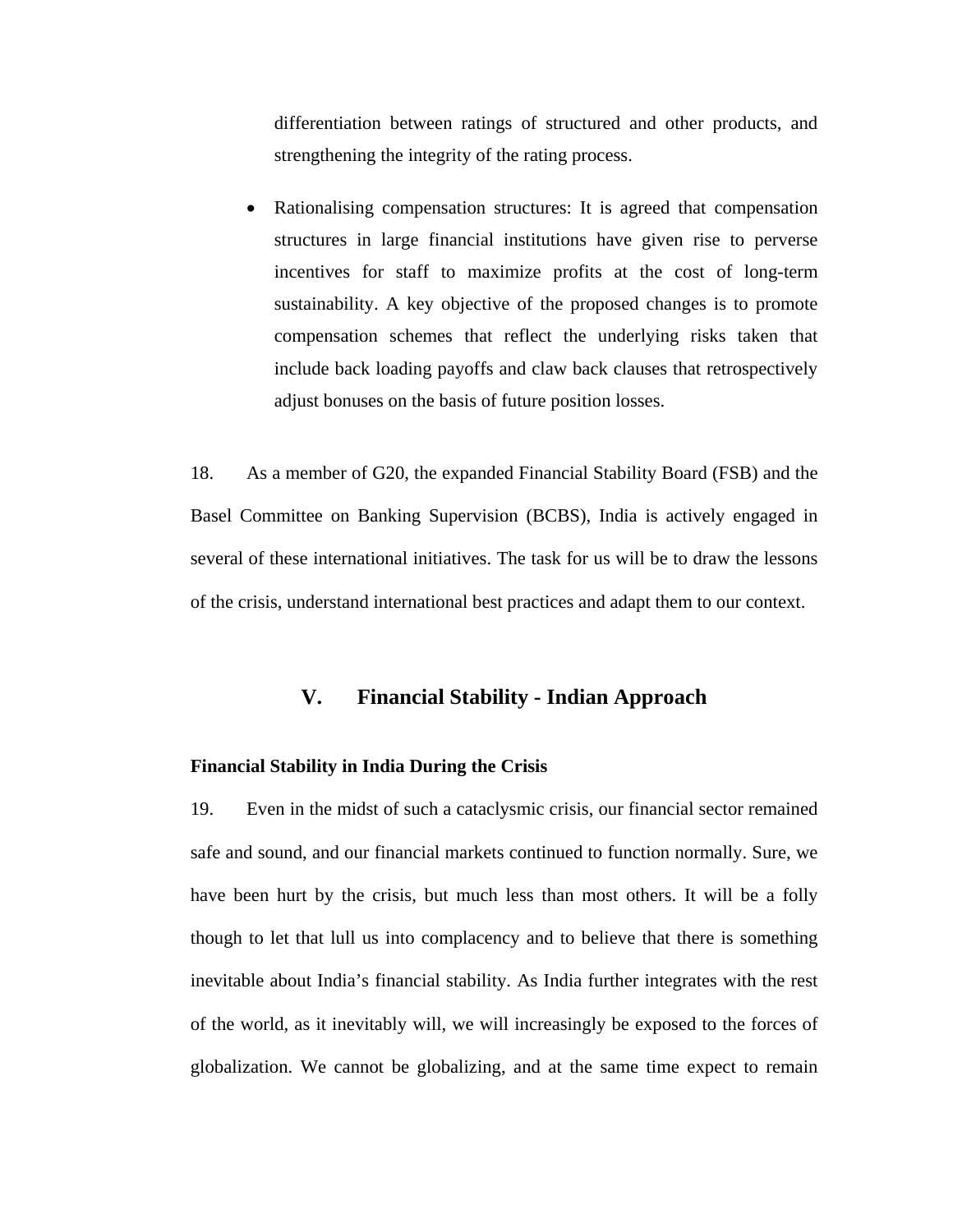'decoupled'. Indeed, this crisis has shown that 'decoupling' is a God that failed. If financial stability anywhere in the world is jeopardized, our financial stability will become vulnerable too.

### **India's Approach to Financial Stability**

20. In contrast to the minimalist formula of 'single objective, single instrument', the conduct of monetary policy by the Reserve Bank has been guided by multiple objectives and multiple instruments. In general, our three main objectives have been price stability, growth and financial stability, with the *inter se*  priority among the objectives shifting from time to time depending on the macroeconomic circumstances.

21. What have been the key features of our approach to safeguarding financial stability? On financial globalization, our stance has been gradualist - of making haste slowly. We view capital account liberalisation as a process and not an event. The extent of opening is contingent upon progress in other sectors. The policy framework encourages equity flows, especially direct investment flows but debt flows are subject to restrictions which are reviewed and fine-tuned periodically. The exchange rate is largely market-determined and we intervene in the foreign exchange market in times of excessive volatility.

22. Our approach to financial sector regulation has been informed by the fact that our system is dominated by commercial banks. Thus, as early as mid-1990s, the Reserve Bank instituted the prudential framework governing banks, especially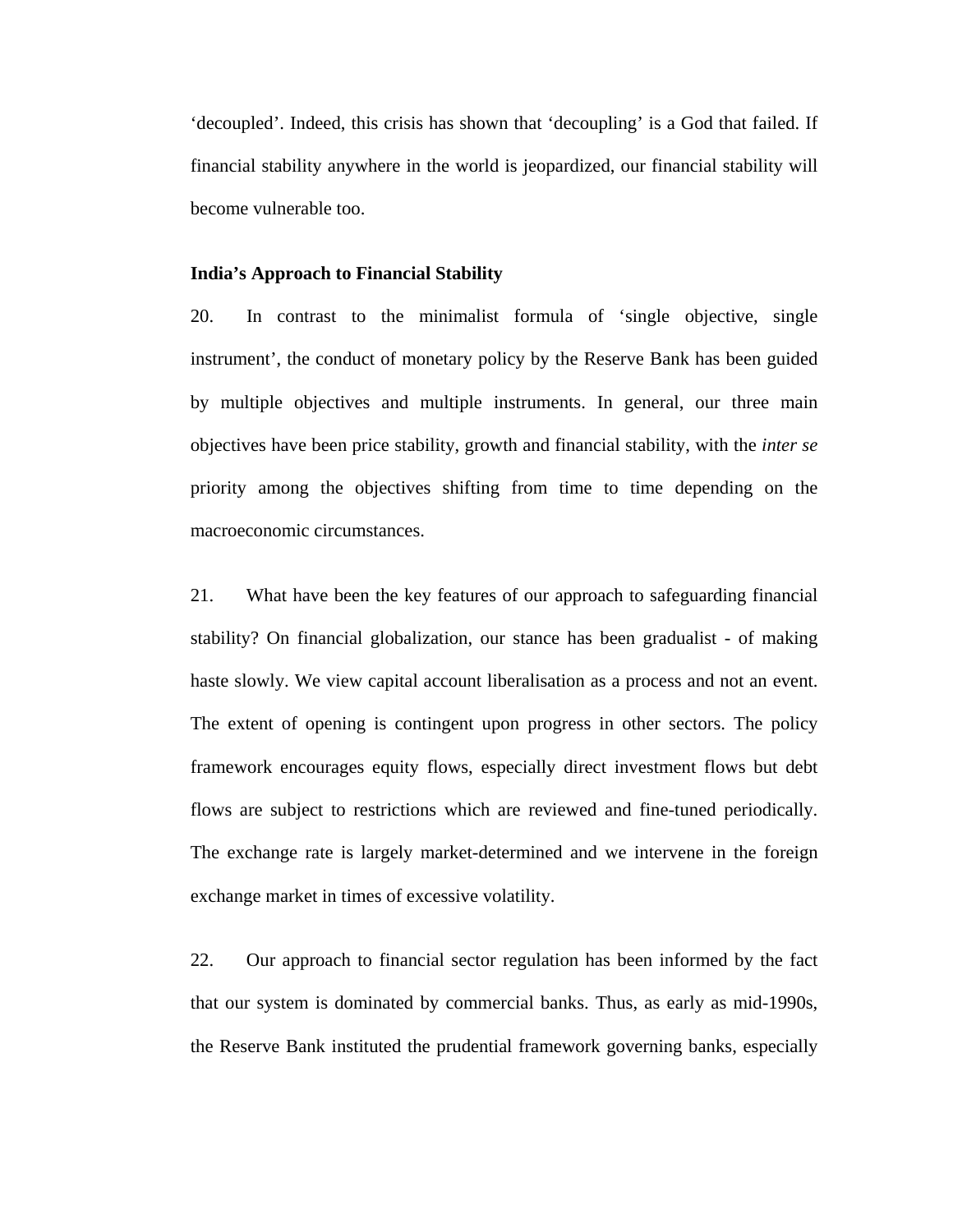commercial banks, as a part of the overall structural reforms. As of April 2009, all our commercial banks are Basel II compliant.

23. We established a Board for Financial Supervision for focussed regulation and supervision of banks and other financial institutions under RBI's jurisdiction. We widened and deepened the financial markets in terms of instruments, products and participant, while continuing with a cautious approach towards exotic products.

### **India - Important Measures Towards Financial Stability**

24. It may be relevant to highlight some of the specific features of our system that have contributed to financial stability:

- Banks are required to hold a minimum percentage of their liabilities in risk free government securities under the statutory liquidity ratio (SLR) system. This stipulation ensures that banks are buffered by liquidity in times of stress.
- We managed the capital account actively. In the face of large capital inflows during 2006-08, we sterilised the resultant excess liquidity through calibrated hikes in the cash reserve ratio (CRR) and issue of market stabilisation scheme (MSS) securities. When the flows reversed during the last quarter of 2008, we reversed the measures too. We cut the CRR and bought back the MSS securities to inject liquidity into the banking system.
- Through pre-emptive countercyclical provisioning and a differentiated risk weight stipulation for 'sensitive sectors', we were able to contain the adverse impact of high credit growth in some sectors and asset price fluctuations on banks' balance sheets.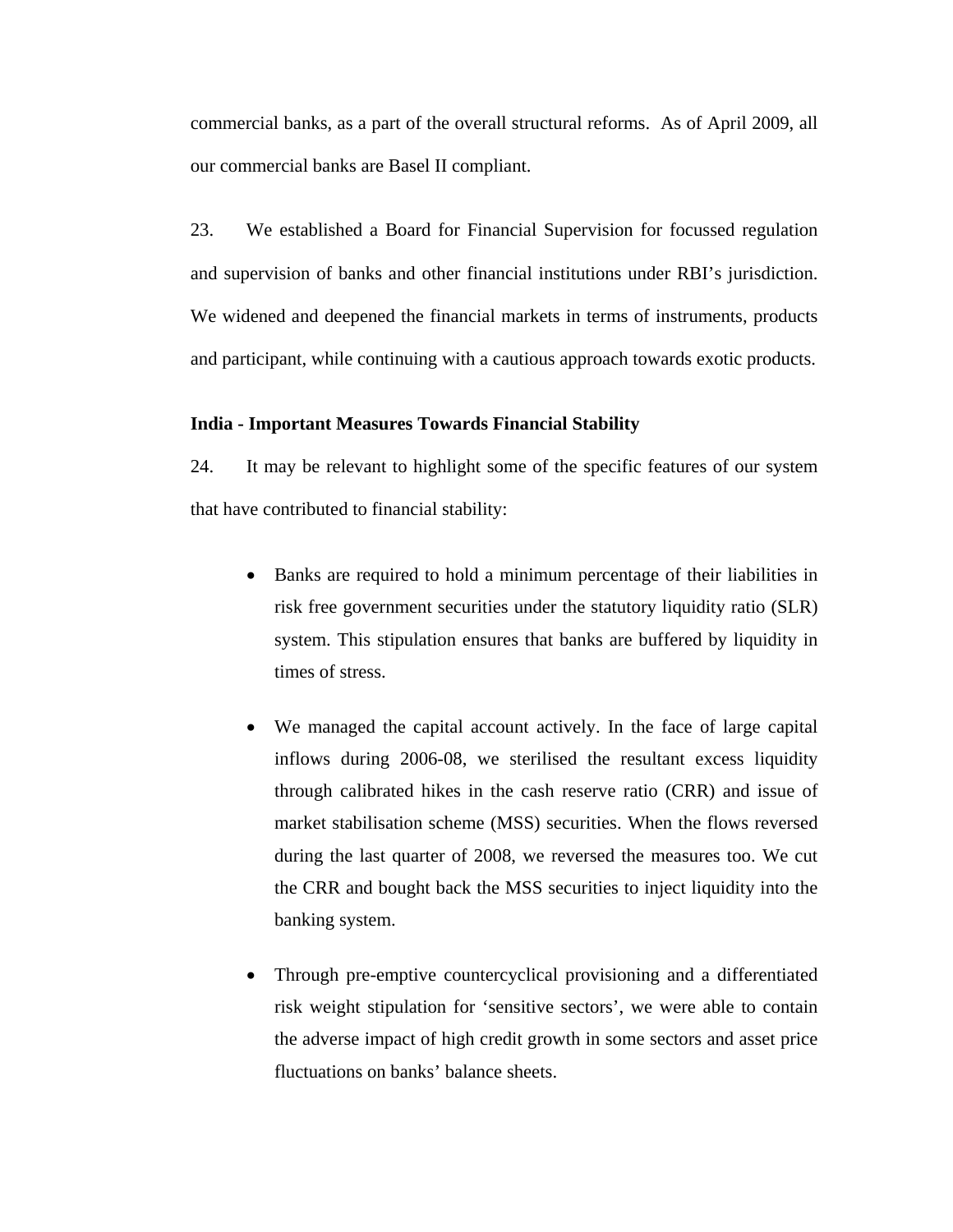- To ensure that securitization is value adding, we insist on 'true sale', and credit enhancements and liquidity support are subject to capital regulations. We also require profit from sale of assets to SPVs to be amortised over the life of the securities issued.
- Access to overnight unsecured call market is restricted to banks and primary dealers. Other entities can access the overnight market only through collateralised instruments which are cleared and settled on a guaranteed basis through a central counterparty.
- Regulation and oversight have been extended to systemically important non-deposit taking, non-banking finance companies, and this has limited leverage and space for regulatory arbitrage.
- Systemic interconnectedness has been addressed by bringing banks' exposures to non-bank finance companies within the prudential framework.
- Central counterparty (CCP) clearing and guaranteed settlement is currently operative for government securities transactions and interbank rupee-USD forex transactions. CCP guaranteed arrangements for forex forwards and OTC rupee interest rate swaps are underway.

#### **Financial Stability Unit in RBI**

25. As you will note from the above listing, we have used both monetary and regulatory measures to maintain financial stability. This synergistic approach has been possible because the Reserve Bank is both the monetary authority and the regulator of banks, non-banks and a large segment of the financial markets. On the way forward, our financial markets will deepen and broaden further and we will also be increasingly exposed to the forces of globalization. All this will have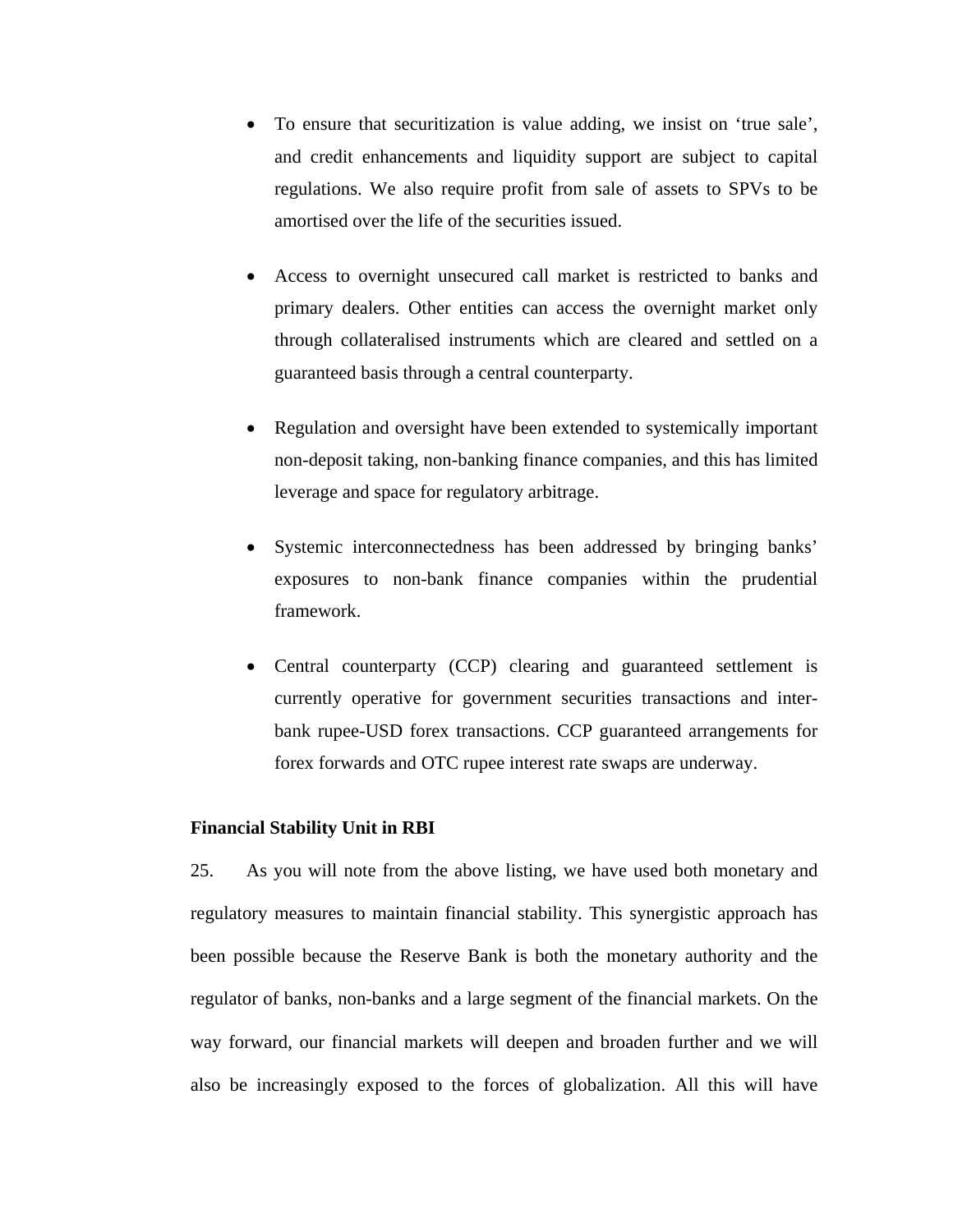implications for our financial stability. The Reserve Bank is conscious of the need to pay increasing attention to financial stability and to improve our skills in this area. As a beginning in this direction, we have set up a multi-disciplinary Financial Stability Unit in the Reserve Bank and are planning to put out a regular Financial Stability Report. The first report is planned in the next few months. These reports will present an overall unified assessment of the health of the financial system with a focus on identification and analysis of potential risks to systemic stability.

### **VI. Financial Stability: Challenges on the Way Forward**

26. Like all other policy measures, maintenance of financial stability involves trade-offs and throws up a number of challenges. I want to highlight five important challenges that we will need to address on the way forward. In doing so, I will draw from global experience.

#### **First Challenge: How to Define and Measure Financial Stability**

27. It came to light in several countries during the crisis that the responsibility for financial stability fell through the cracks as no agency or regulator was definitively mandated with it. Now, there are moves to explicitly indicate which agency/agencies will be responsible for financial stability as also to specify a protocol for addressing threats to financial stability, much like the ones we have developed for managing natural disasters. But this requires, in the first place, for financial stability to be precisely defined.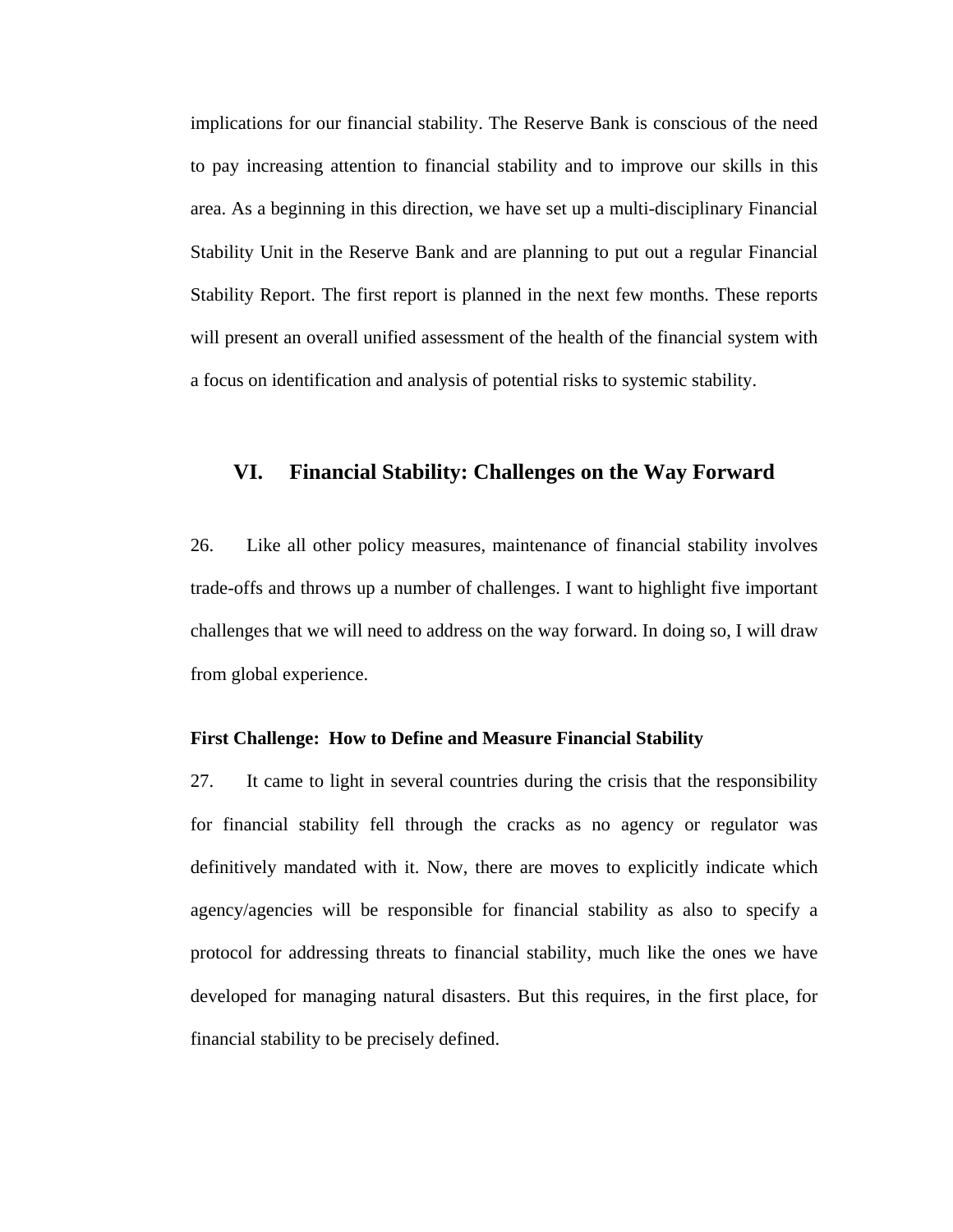28. Despite widespread usage, financial stability is difficult to define let alone measure. This is in contrast to price stability which can be defined and quantified. Some define financial stability as the absence of financial instability which, of course, is tautological. From a macro-prudential perspective, financial stability can be defined as a situation where the financial sector functions without any discontinuity. This definition is conceptually neat but is not useful for policy purposes unless it can be quantified for measurement purposes. Policy makers and analysts at international fora are actively engaged in fleshing out the definition so that it is precise, measurable and comprehensive. Some critical elements of any financial stability framework, aspects that need to inform the definition of financial stability, are the following:

- Excessive volatility of macro-variables such as interest rates and exchange rates which have direct impact on the real economy;
- Build-up of significant leverage in financial, corporate and household sector balance sheets;
- The moral hazard risks posed by institutions that have become 'too-bigto-fail' or too interconnected or complex to resolve;
- Internal systemic buffers within the financial sector, both at the institution and systemic levels, to counter potential shocks to the economy;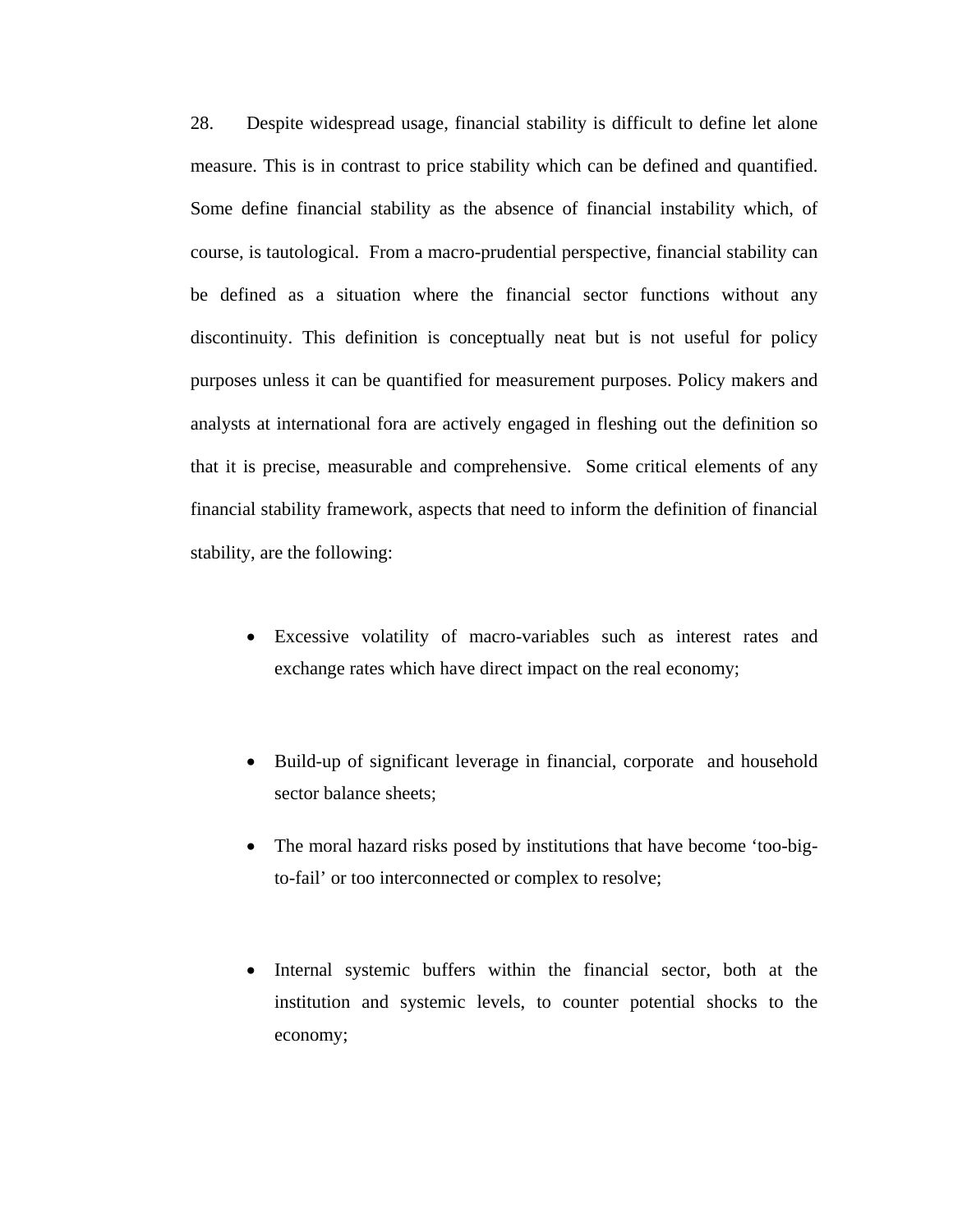- Strong policy and institutional mechanisms to lean against the wind even as "the music is playing";
- Prevalence of unregulated nodes in the financial sector which, through their interconnectedness with the formal regulated system, can breed systemic vulnerabilities.

#### **Second Challenge: Financial Stability - Exclusive or Shared Responsibility?**

29. The crisis has triggered an active discussion on an appropriate regulatory structure that is best suited to safeguard financial stability. There are several regulatory models around including those where the central bank is a pure monetary authority with bank regulation and supervision vested with another agency. Post-crisis, the emerging view is that the crisis was caused, at least in part, by the lack of coordination and communication between the separate bodies and that it is optimal, in the interest of financial stability, to entrust the function of regulation of banks and non-banks also to central banks. The argument is that only the monetary authority, as the lender of last resort, can provide emergency liquidity support. Also, being the regulator, the monetary authority gets a better sense of the market conditions and can therefore manage liquidity more efficiently.

30. But this model raises fresh questions. In particular, can the central bank have exclusive responsibility for financial stability? Conversely, can the government completely delegate this responsibility to the central bank under a principal-agent model?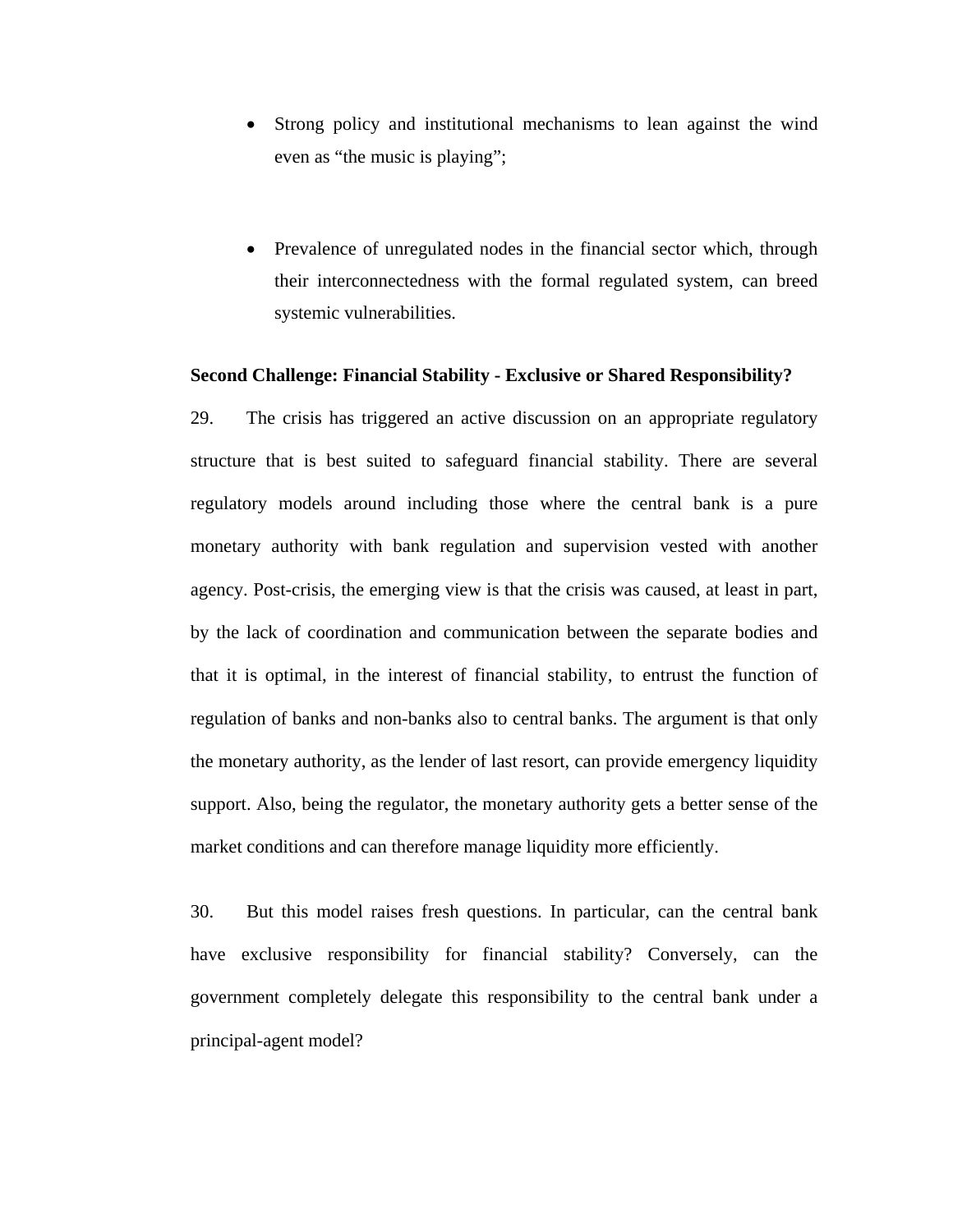31. Consider, for example, a situation where the banking system is under threat of instability. Decisions have to be made on which banks to bail out and how much support to extend. In all this, fiscal support may need to be extended. Would a government, especially if it is democratically elected and accountable to a legislature, not want to have a say in this regard? This calls for the following question to be resolved. How should the responsibility for financial stability be shared between the government and the central bank? What should be the protocol for decision making? Who should prevail, and under what circumstances, in the event of a deadlock?

### **Third Challenge: Growth and Financial Stability - Managing the Trade-offs**

32. In order to safeguard financial stability, we have traditionally used a variety of prudential measures such as specifying exposure norms and pre emptive tightening of risk weights and provisioning requirements. But these measures are not always costless. For instance, tightening of risk weights arguably tempers the flow of credit to certain sectors, but excessive, premature or unnecessary tightening could blunt growth. Similarly, exposure norms offer protection against concentration risks; however, such limits could restrict the availability of credit for important growth sectors. This is a live issue in our country in the context of the immense needs of infrastructure financing. Thus, as in the case of price stability, central banks face the challenge of managing the trade off between financial stability and growth.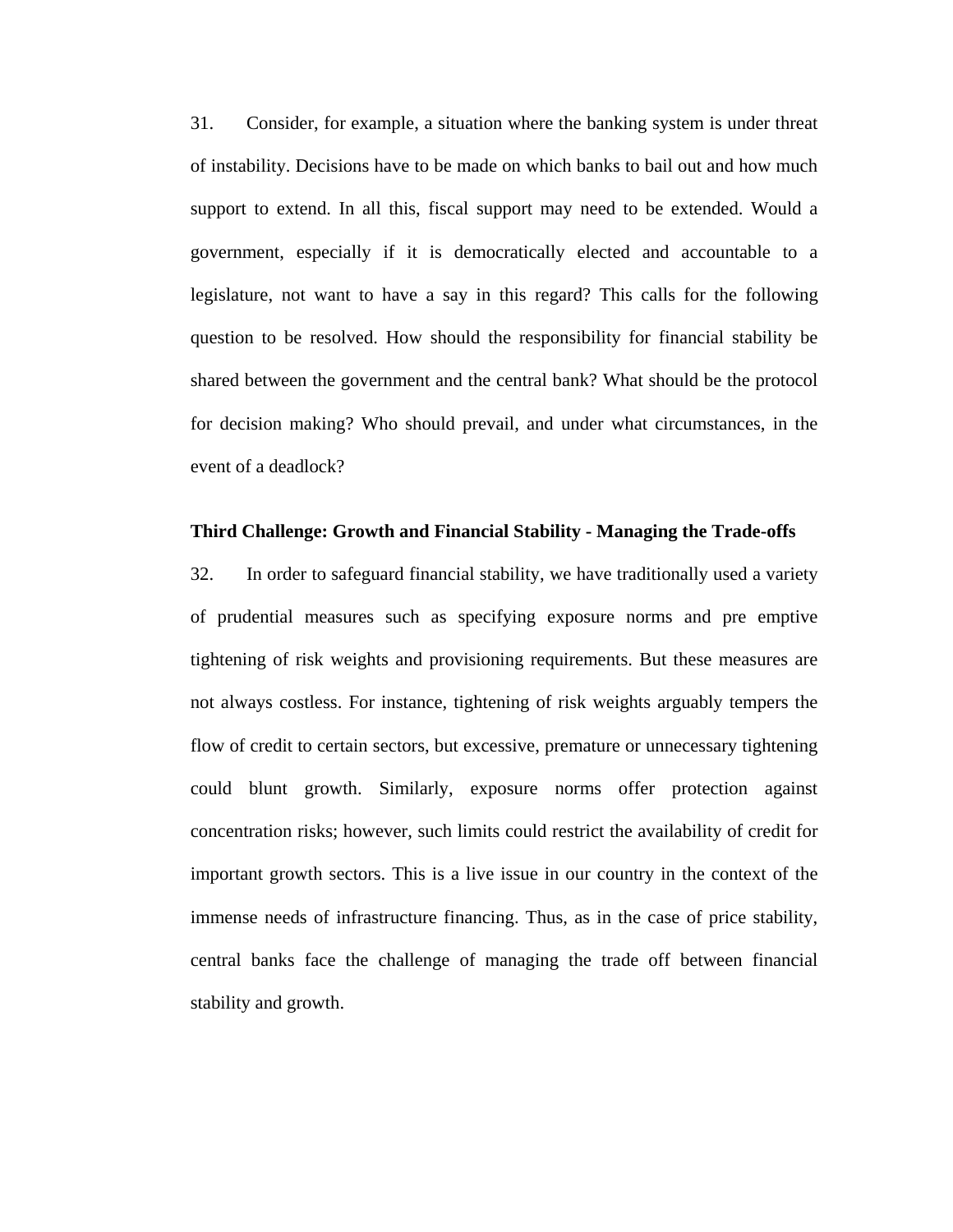33. It needs to be recognized that after a crisis, with the benefit of hindsight, all conservative policies appear safe. But excessive conservatism in order to be prepared to ride out a potential crisis could thwart growth and financial innovation. The question is what price are we willing to pay, in other words, what potential benefits are we willing to give up, in order to prevent a black swan event? Experience shows that managing this challenge, that is to determine how much to tighten and when, is more a question of good judgement rather than analytical skill. This judgement skill is the one that central banks, especially in developing countries such as India, need to hone as they simultaneously pursue the objectives of growth and financial stability.

### **Fourth Challenge: Reforming Regulatory Architecture**

34. As the lessons of the crisis emerge, central banks are vigorously reinventing themselves and almost all countries are reviewing their regulatory architectures. Two key lessons are driving this change: first that the responsibility for financial stability cannot be fragmented across several regulators; it has to rest unambiguously with a single regulator, and that single regulator optimally is the central bank. And second, that there is need for coordination across regulators on a regular basis and for developing a protocol for responding to a crisis situation. I want to address three issues in the broad area of regulatory architecture.

35. The first issue has to do with regulatory coordination. In India, we have a host of regulators in the financial sector - RBI, SEBI, IRDA and PFRDA. In order to facilitate coordination between them, there is a High Level Coordination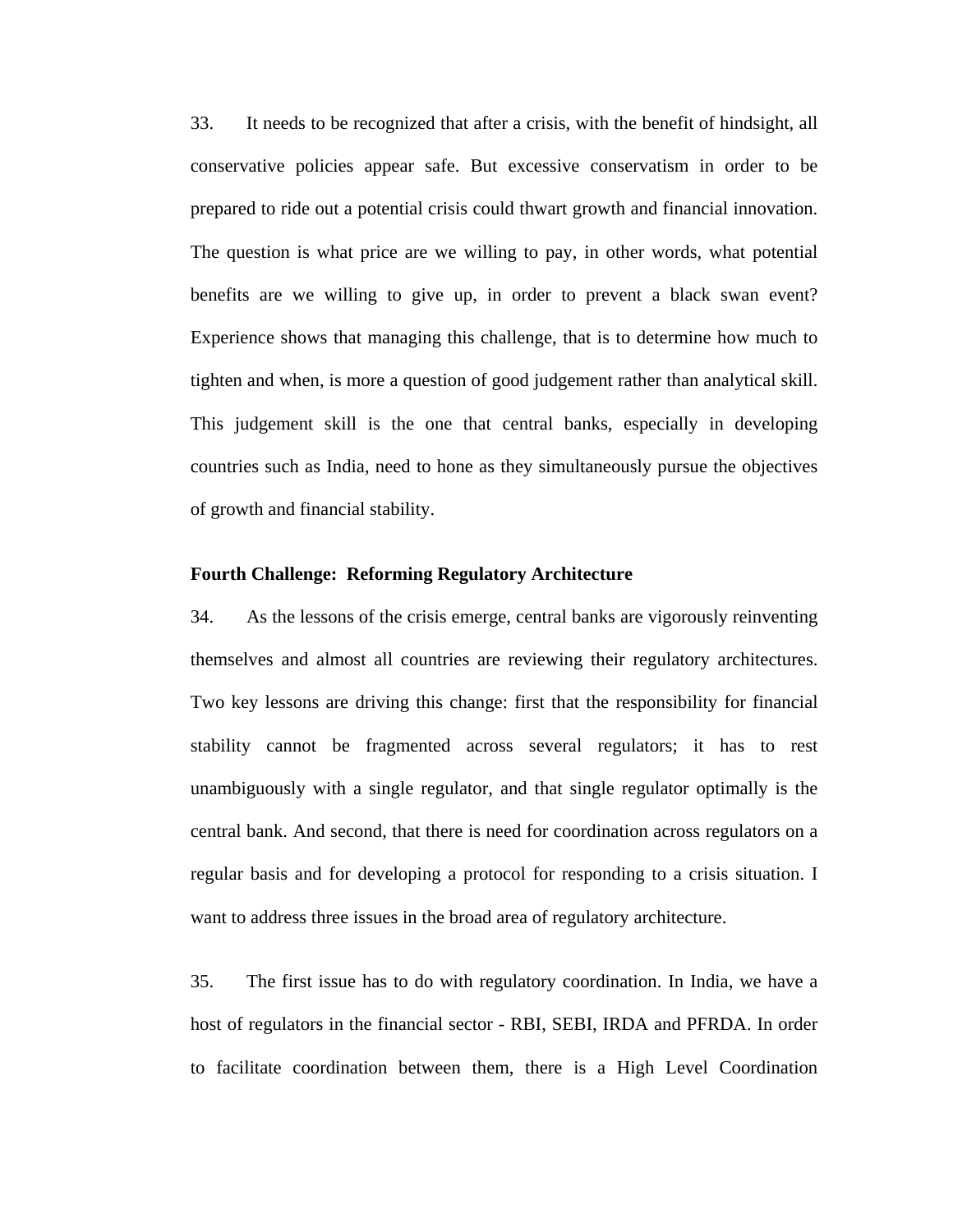Committee on Financial Markets (HLCC-FM) comprising all the regulators and the Finance Secretary. While the Governor of the Reserve Bank chairs the HLCC-FM, the Ministry of Finance provides the secretariat. The hallmark of the HLCC meetings, and one that adds most value to them, is that the meetings are informal and there is free exchange of positions, views and opinions. There is a view that the HLCC-FM should be given a formal structure. While a formal structure will have the merit of enforcing accountability, the flip side is that it may make the forum excessively bureaucratic and detract from its other value adding features. This is an issue that we must debate further. One area where the HLCCFM could have a more defined role relates to oversight of large financial conglomerates.

36. The second issue relating to regulatory architecture with relevance for financial stability has to do with changes, if any, warranted in the regulation of financial markets. Two recent reports, both influential, one by Percy Mistry on Mumbai as an International Financial Centre and the other by Raghuram Rajan on Financial Sector Reforms, have recommended that regulation of all trading of financial products and instruments be brought under SEBI. We need to seriously debate the advisability of such a unification.

37. Currently, the arrangement for regulation of financial markets is as follows. Apart from banks, NBFCs and other financial institutions, RBI regulates the money market, the government securities market, the credit market and the foreign exchange market and the derivatives thereon. In respect of OTC derivatives, only those derivatives where one party to the transaction is an RBI regulated entity have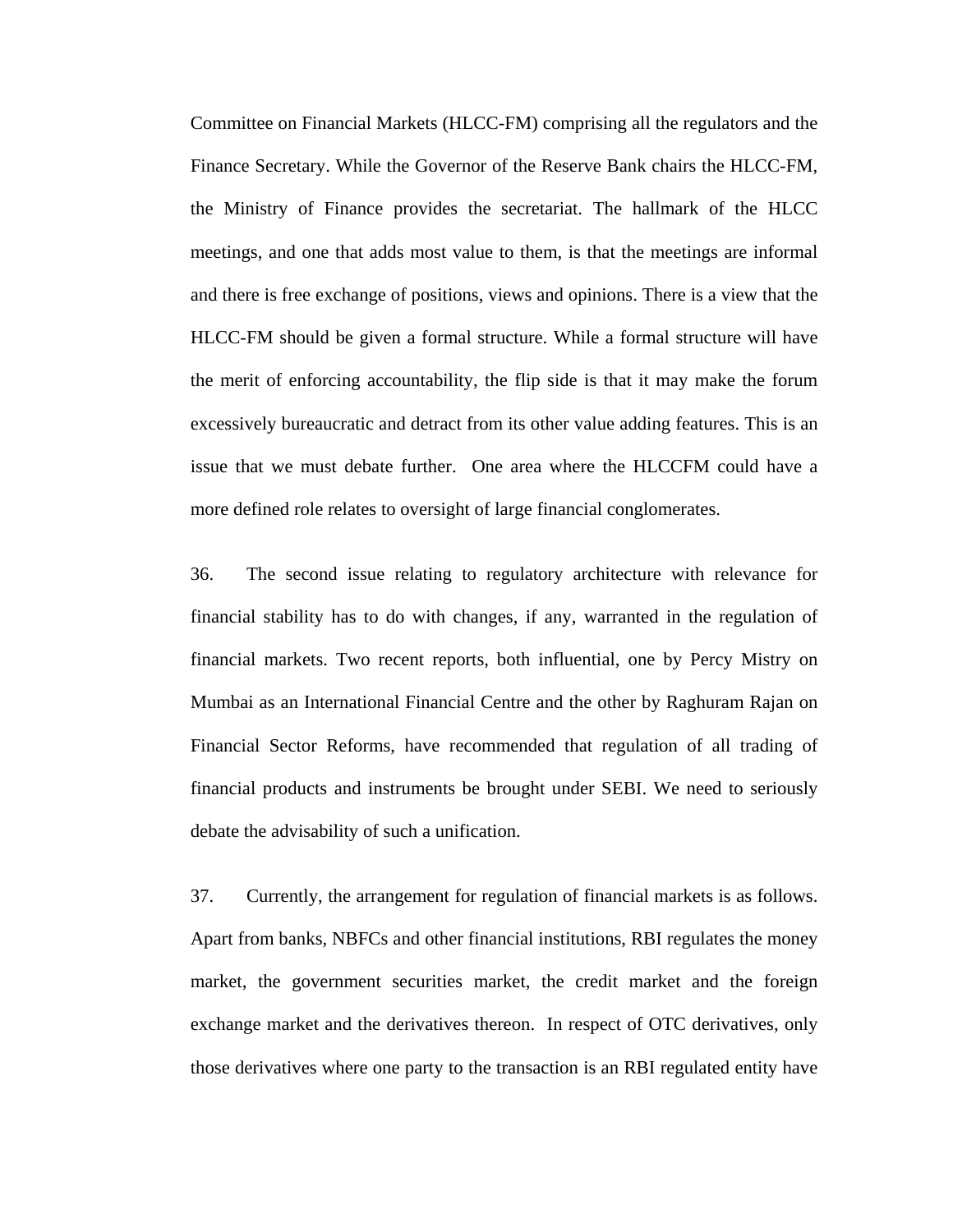legal validity. In respect of products traded on the exchanges, procedures for trade execution fall within the regulatory purview of SEBI. Therefore, unlike many countries, India has had established procedures for regulation of OTC derivatives.

38. By far the most important reason why the present arrangement should continue has to do with preserving financial stability. Unlike equity prices, interest rates and exchange rate are key macroeconomic variables with implications for monetary policy and overall macroeconomic stability. In addition, banks dominate the interest and exchange rate markets. By also being the regulator of these markets, the Reserve Bank is in a position to exercise oversight of institutions, markets and products, to monitor market developments, sense impending developments, take advance action, prevent excessive volatility and maintain financial stability at the systemic level. This is an arrangement that has stood to the test of time, has protected our financial stability even in the face of some severe onslaughts. This is an arrangement that we should not jettison lightly in quest of a unified market regulator.

39. The third issue in the reform of regulatory architecture is about whether a central bank should also be a banking regulator. Pre-crisis, there was a dominant argument for separation of the monetary and regulatory functions premised on a possible conflict of interest. According to this view, if financial stability becomes the dominant concern of a central bank, it could result in a moral hazard for banks. Banks will likely take excessive risks in the full confidence that the central bank, being also the regulator, will ease policy and extend regulatory forbearance to bail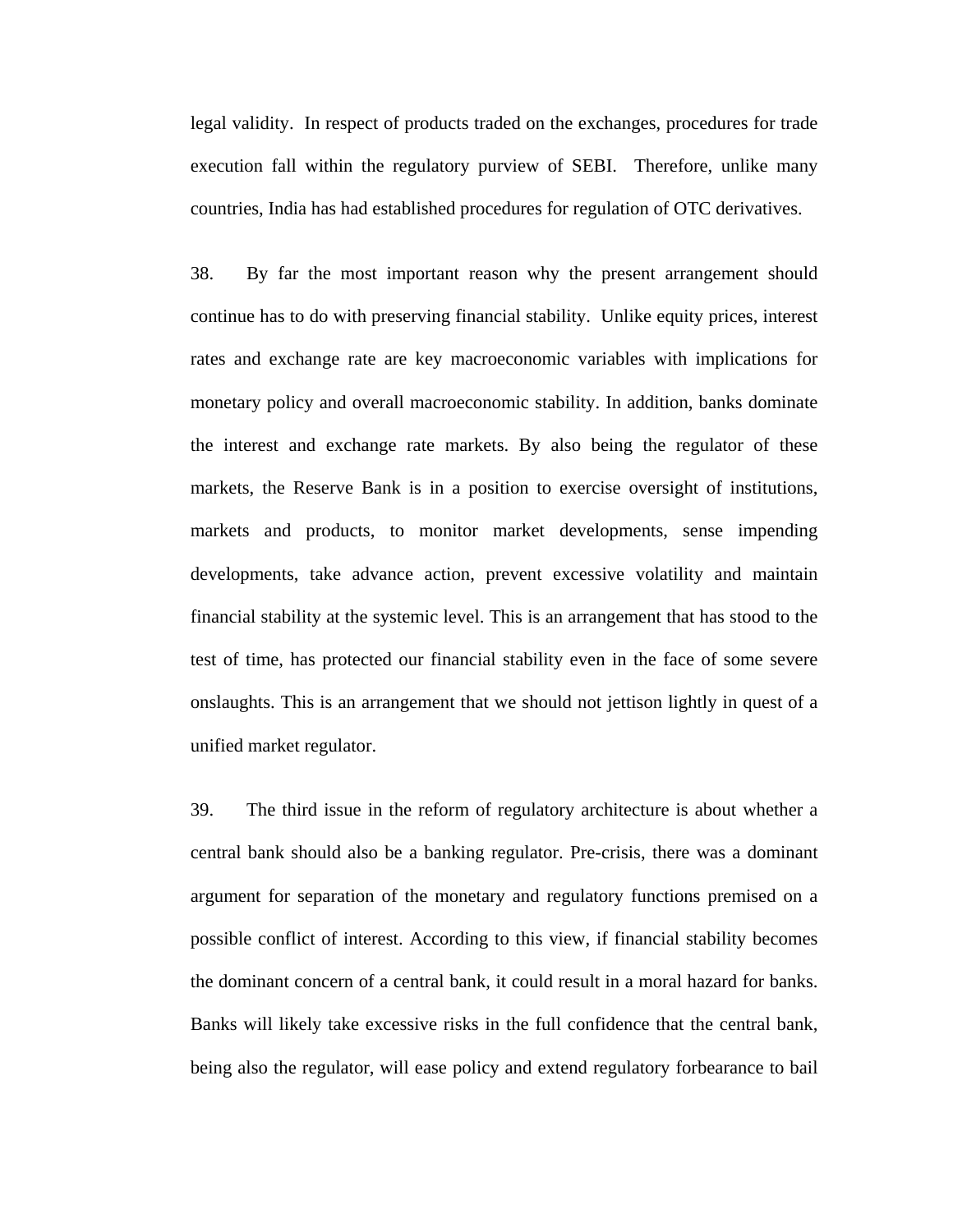them out in a crisis. Paradoxically, the aggressive pursuit of financial stability can itself threaten financial stability over the long horizon.

40. The crisis has clearly weakened this argument. The concern over regulatory forbearance is exaggerated. It is worth noting that some advanced economies where regulation and supervision are with an agency other than the central bank are themselves revisiting their regulatory structures and contemplating some unification. The crisis has also shown that there are clear synergies between monetary policy management and financial sector regulation. In particular, the central bank can perform its lender of last resort function more effectively if it has a clear view of the institution's current and prospective balance sheet and its liquidity and solvency position.

41. The jury of course is still out on which model is the best as the crisis has discredited almost all models. I want to point out though that we need to reflect on the lessons of the crisis seriously before reforming our regulatory structures.

### **Fifth Challenge: Fiscal Policy, Financial Stability and Central Bank Independence**

42. The emerging regulatory architecture geared, among other things, to preserving financial stability will have implication for the prized independence of central banks. Before 1970, it was typical across countries for monetary policy to be hostage to fiscal compulsions. But, following the stagflation of the 1970s and the ascendency of monetary policy thereafter, a neat arrangement started to emerge.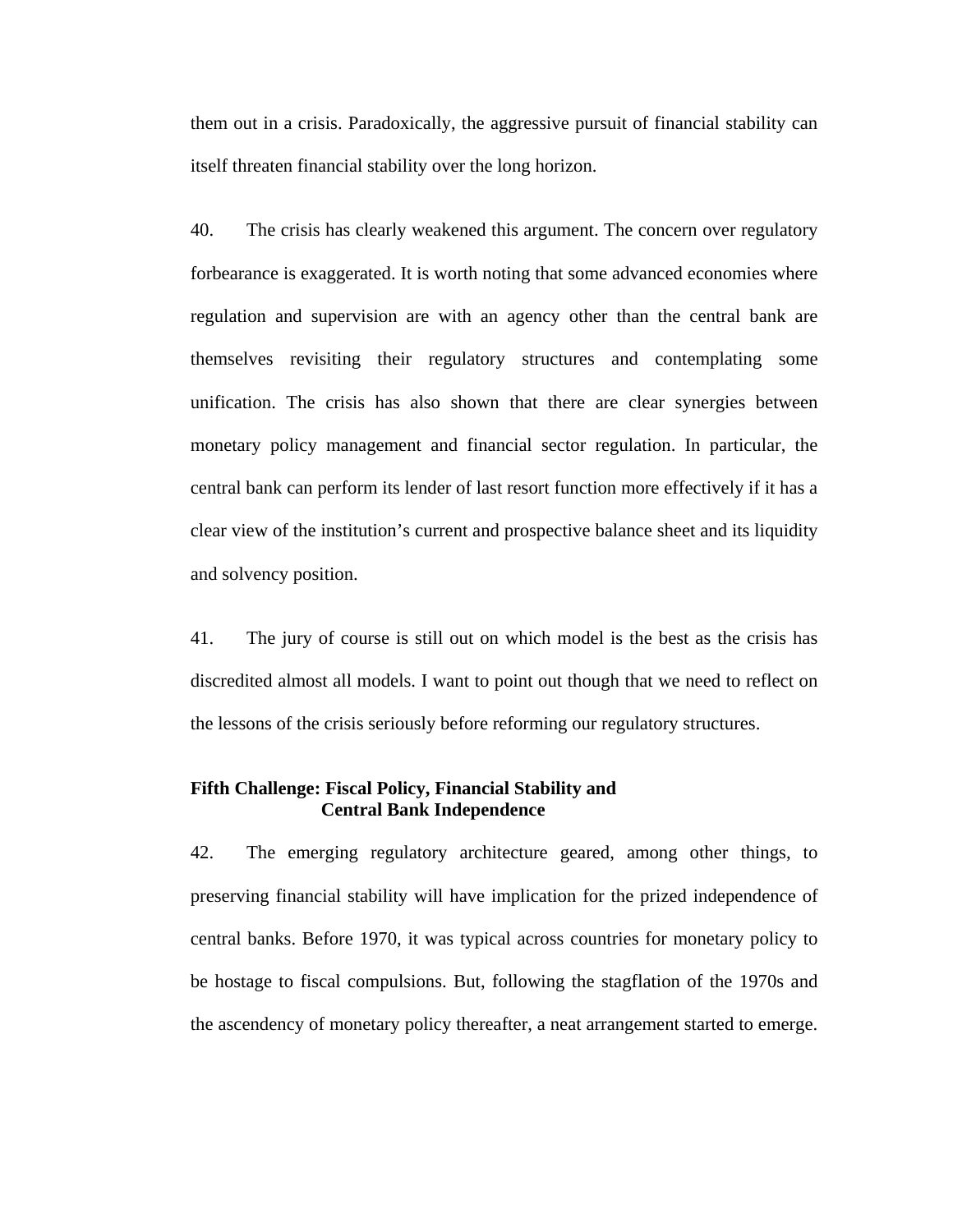Governments started becoming fiscally responsible and monetary policy had started getting independent.

43. This arrangement is now unravelling as a result of the crisis. Unnerved by the scale and sweep of the crisis, governments and central banks around the world responded with an unprecedented show of policy force. Central banks cut policy interest rates and have resorted to injecting massive liquidity in the system through a slew of measures variously called quantitative and credit easing. Governments stepped in with fiscal stimulus packages raising fiscal deficits to levels not seen before in peace time. Even as governments and central banks cooperated, the familiar tensions between fiscal and monetary policy have started playing up. It is widely hoped though that once the crisis is behind us, these tensions will melt away and monetary policy will once again be conducted independent of fiscal compulsions. On the other hand, there are apprehensions that this may not happen soon because of the expected protracted recovery and also because of structural factors that may keep fiscal deficits at elevated levels into the medium term.

44. These tensions between fiscal and monetary policies could potentially militate against financial stability. If governments continue to incur large fiscal deficits, it will be that much more difficult for central banks to maintain price stability. While the current crisis has shown that price stability is not sufficient to ensure financial stability, price stability is decidedly a necessary condition for financial stability. Higher inflation could also push the yield curve upwards. This could result in significant mark to market losses for fixed income instruments with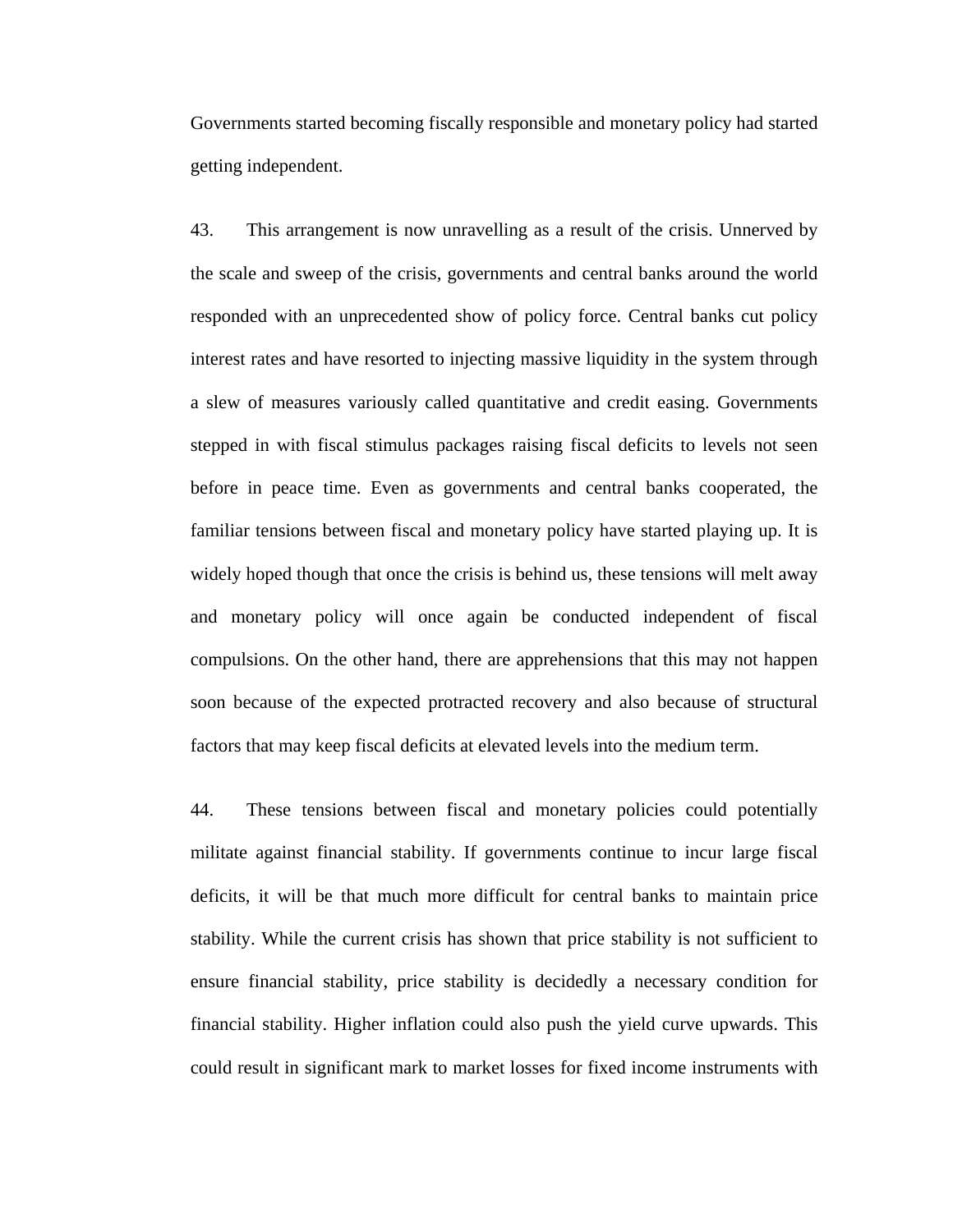potentially adverse implications for banks' profitability. This again could impair financial stability.

45. In India too, we are confronting the dilemma of managing the tension between fiscal and monetary policies. The government has asked the Finance Commission to indicate a road map for returning to a path of fiscal consolidation. It is imperative that both the centre and states in India return to a path of fiscal consolidation, for a number of reasons, including the need to preserve financial stability.

### **VIII. Conclusion**

46. Let me now conclude. To summarize, I have alluded to how financial stability has been impaired during this crisis and the flaws in the central banking paradigm that may have been responsible for this. I have narrated some of the important international initiatives under way to preserve and strengthen financial stability. I have argued that in the face of India's rapid integration with the world, we need to be vigilant about protecting our financial stability as developments anywhere in the world can affect us. I have explained India's approach to financial stability and indicated that the Reserve Bank is retooling itself to safeguard financial stability. Finally, I addressed five major challenges that the world, India included, will need to address on the way forward.

47. The more we study and analyze financial stability, the clearer it becomes that preserving and strengthening financial stability is a complex challenge. We